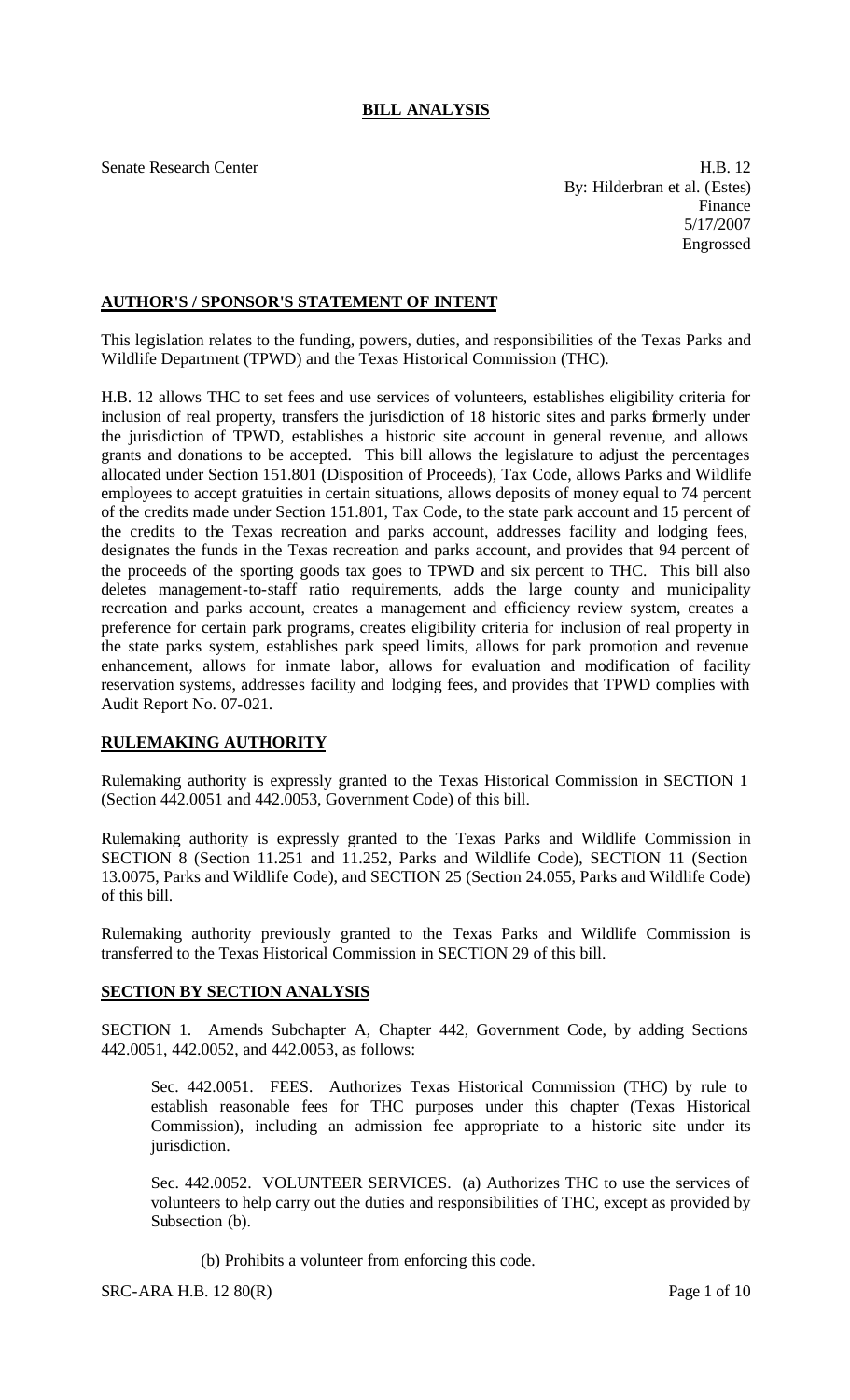Sec. 442.0053. ELIGIBILITY CRITERIA FOR INCLUSION OF REAL PROPERTY IN STATE HISTORIC SITES SYSTEM. (a) Requires THC by rule to adopt criteria for determining the eligibility of real property donated to THC for inclusion in the historic sites system.

(b) Authorizes THC to accept a donation of real property that satisfies the criteria adopted under Subsection (a).

(c) Authorizes THC to renovate or restore donated real property, including improvements to the property, or construct improvements on the donated real property as necessary and prudent.

SECTION 2. Amends Chapter 442, Government Code, by adding Subchapter C, as follows:

#### SUBCHAPTER C. CERTAIN HISTORIC SITES

Sec. 442.071. DEFINITION. Defines "historic site."

Sec. 442.072. JURISDICTION. (a) Sets forth certain historic sites and parks under THC's jurisdiction that were formerly under the jurisdiction of the Texas Parks and Wildlife Department (TPWD).

(b) Provides that this subsection applies to a historic site that the state is required to operate in a particular manner or for a particular purpose, such as a site improved with federal money subject to federal restrictions on the purposes for which the improved site may be used or a site donated to the state subject to a reversion clause providing that the title reverts to the grantor when the site is not used for the purposes for which it was acquired. Provides that THC has all powers necessary to operate the site in the required manner or for the required purpose.

(c) Authorizes THC to enter into an agreement with a nonprofit corporation, foundation, association, or other nonprofit entity for the expansion, renovation, management, operation, or financial support of a historic site.

Sec. 442.073. HISTORIC SITE ACCOUNT. (a) Provides that the historic site account is a separate account in the general revenue fund.

(b) Sets forth certain credits, transfers, interest, fees, grants, and donations of which the historic site account consists.

(c) Requires a fee or other revenue generated at a historic site to be credited to the historic site account.

(d) Authorizes money in the account to be used only to administer, operate, preserve, repair, expand, or otherwise maintain a historic site or to acquire a historical item appropriate to a historic site.

(e) Provides that any money in the account not used in a fiscal year remains in the historic site account. Exempts the account from the application of Section 403.095 (Use of Dedicated Revenue).

Sec. 442.074. GRANTS; DONATIONS. (a) Authorizes THC to seek and accept grants and donations for a historic site from any appropriate source.

(b) Requires money accepted under this section to be deposited to the credit of the historic site account.

SECTION 3. Amends and transfers Section 442.019, Government Code, as added by Chapter 1259, Acts of the 79th Legislature, Regular Session, 2005, to Subchapter C, Chapter 442,

 $SRC-ARA H.B. 12 80(R)$  Page 2 of 10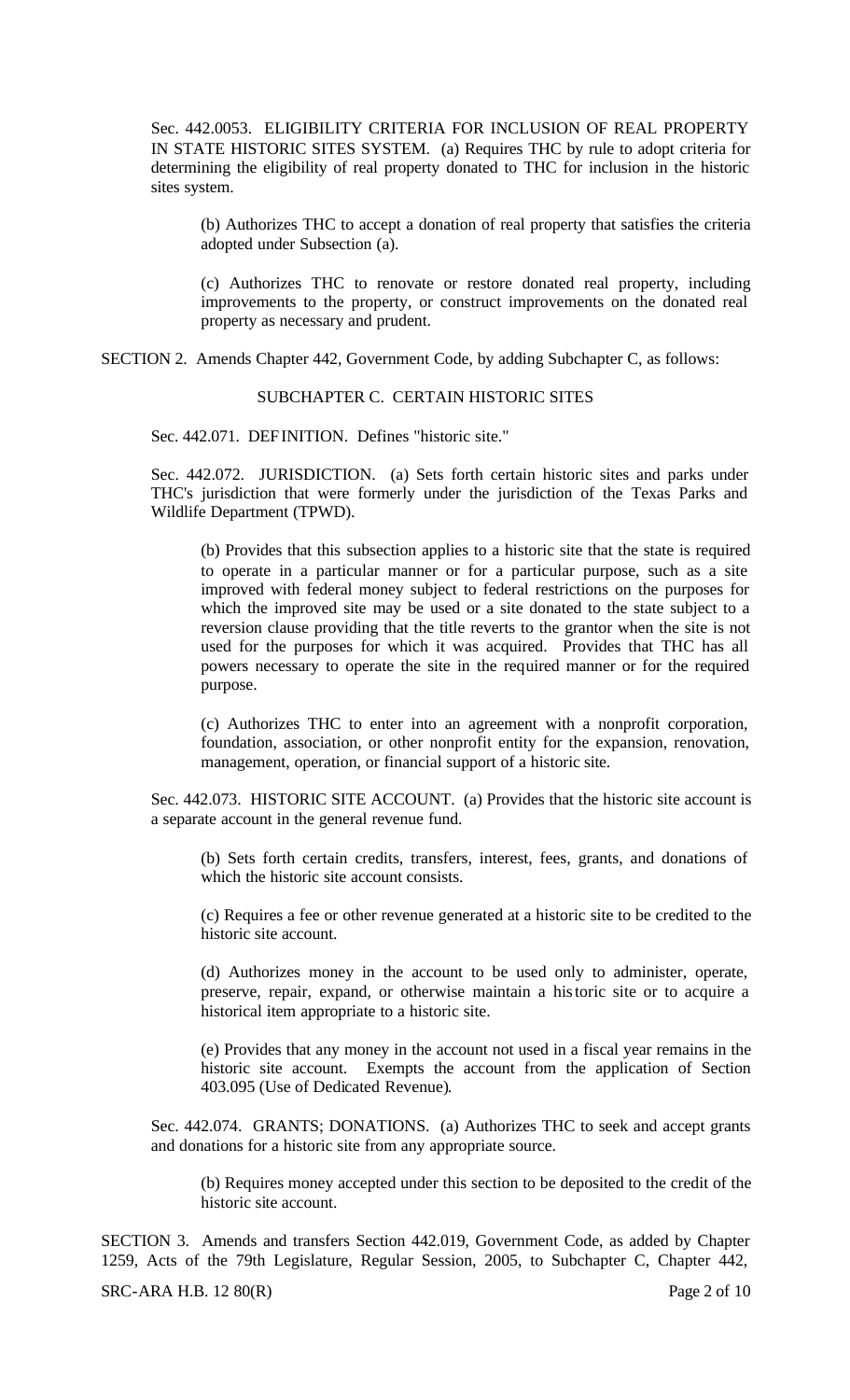Government Code, as added by this Act, and renumbered as Section 442.075, Government Code, as follows:

Sec. 442.075. New heading: TRANSFER OF HISTORIC SITES FROM PARKS AND WILDLIFE. Redesignated from Section 442.019. (a) Provides that Section 442.071 does not apply to this section.

(b) Creates this section from existing text. Makes a nonsubstantive change.

(c) Redesignated from existing Subsection (b). Makes nonsubstantive changes.

(d) Redesignated from existing Subsection (c). Makes a nonsubstantive change.

(e) Authorizes the legislature to adjust the percentages allocated to THC and TPWD under Section 151.801(c), Tax Code, in future appropriations to reflect the transfer of a site under this section and the associated savings or costs to each agency.

SECTION 4. Amends Section 651.004, Government Code, by adding Subsection (f), to provide that TPWD is not required to comply with management-to-staff ratio requirements of this section with respect to employees located in field-based operations.

SECTION 5. Amends Section 11.0262(a), Parks and Wildlife Code, as follows:

(a) Authorizes an employee of the state parks division of TPWD to accept a gratuity if the employee, as an auxiliary duty in performance of a regular duty renders a special customer service to an individual or group and if the gratuity is offered by a customer of the restaurant, cafeteria, food service establishment, or hospitality unit of the state parks division, in appreciation of being served food or beverages by the employee or in appreciation of receiving some other customer service from the employee.

SECTION 6. Amends Section 11.035(b), Parks and Wildlife Code, to require TPWD to deposit to the credit of the state parks account all revenue, less allowable costs, received from an amount of money equal to 74 percent of the credits made to TPWD under Section 151.801 (Disposition of Proceeds), Tax Code, rather than \$1,125,000 per month and 40 percent of the amount above \$27 million per year of credits made to TPWD under Section 151.801, Tax Code.

SECTION 7. Amends Section 11.043(b), Parks and Wildlife Code, to provide that the account consists of, among other things, the amount of credits made to TPWD under Section 151.801, Tax Code, after allocations to the large county and municipality recreation and parks account. Makes nonsubstantive changes.

SECTION 8. Amends Chapter 11, Parks and Wildlife Code, by adding Subchapter K, as follows:

### SUBCHAPTER K. MANAGEMENT AND EFFICIENCY REVIEWS

Sec. 11.251. MAINTENANCE EQUIPMENT REVIEW SYSTEM. (a) Defines "maintenance equipment" and "outdated equipment."

(b) Requires THC by rule to establish an equipment review system through which TPWD annually determines whether any of TPWD's maintenance equipment has become outdated equipment since the last date TPWD conducted an equipment review under this section.

(c) Requires the equipment review system established under Subsection (b) to require TPWD to sell any outdated equipment in the manner and at the time specified by the Texas Parks and Wildlife Commission (TPWC) by rule.

(d) Requires TPWD to deposit proceeds from the sale of equipment under this section to the credit of the appropriate parks and wildlife account.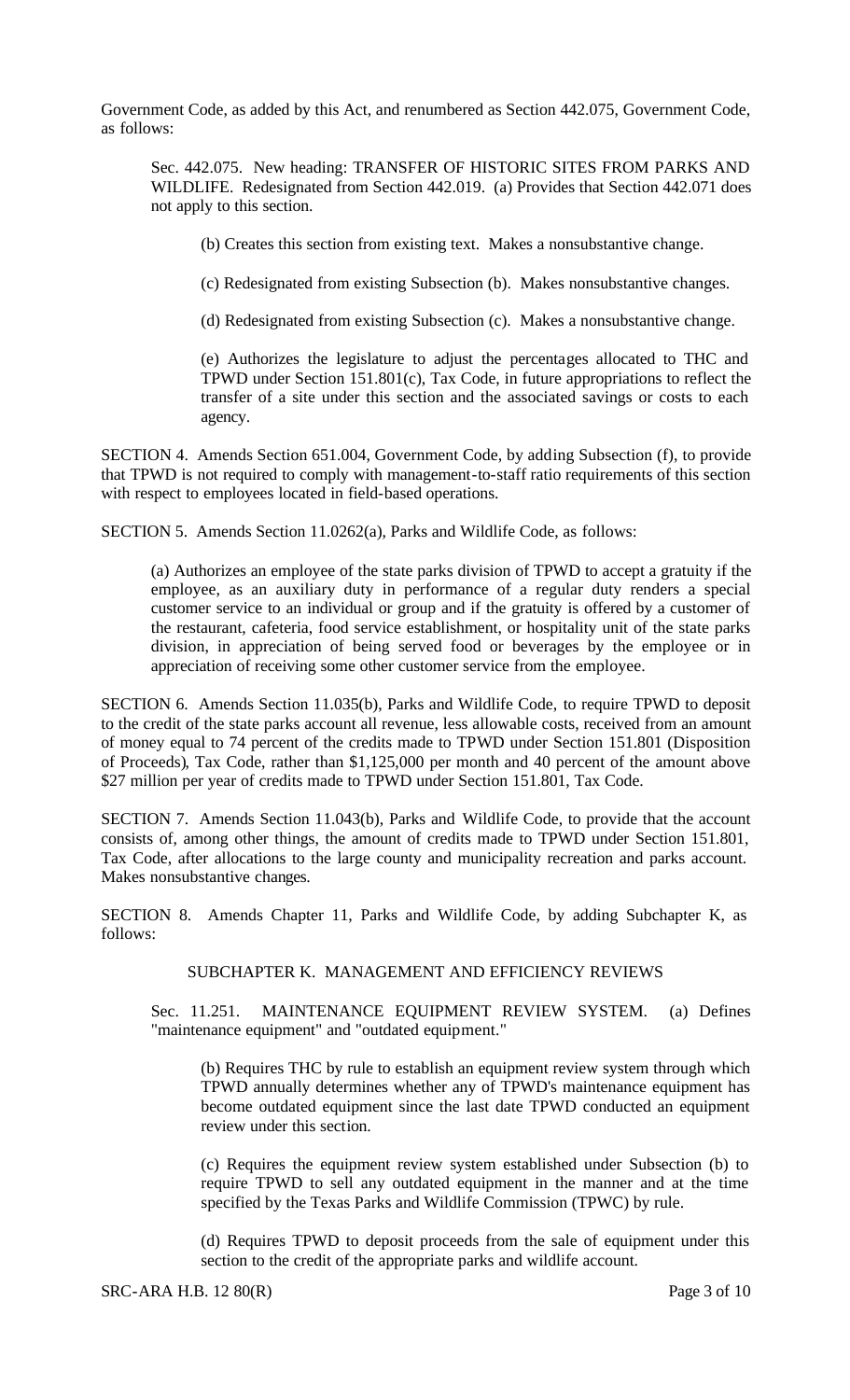Sec. 11.252. MAINTENANCE PROVIDER REVIEW SYSTEM. (a) Defines "maintenance."

(b) Requires TPWC by rule to establish a maintenance provider review system through which TPWD annually determines whether a maintenance task performed by TPWD could be performed by a third-party contractor in a certain manner.

(c) Requires the maintenance provider review system established under Subsection (b) to require TPWD to contract with a third party for the performance of any maintenance task performed by TPWD that could be performed by a thirdparty contractor in the manner that meets the criteria described by Subsection (b) after TPWD's cost of administering the contract is added to the cost of performance by the third party.

Sec. 11.253. MANAGEMENT PLAN AND PRIORITIES LIST. Requires TPWD, not later than January 15 of each odd-numbered year, to submit to the governor, the speaker of the house of representatives, the lieutenant governor, and the chair of each house and senate standing committee having jurisdiction over a matter regulated by TPWD under this code a management plan to address TPWD's maintenance responsibilities under this subchapter and a priorities list that includes certain information.

SECTION 9. Amends Subchapter A, Chapter 13, Parks and Wildlife Code, by adding Section 13.0044, as follows:

Sec. 13.0044. PREFERENCE FOR CERTAIN PARK PROGRAMS. Authorizes TPWD to give a preference to programs in which TPWD matches locally raised money on a dollar-for-dollar basis in selecting parks for capital improvements.

SECTION 10. Amends Section 13.0061(a), Parks and Wildlife Code, to authorize TPWD to harvest and sell, or sell in place, any timber, hay, livestock, or other product grown on state park land that TPWD finds to be in excess of natural resource management, educational, or interpretive objectives, rather than programming needs.

SECTION 11. Amends Subchapter A, Chapter 13, Parks and Wildlife Code, by adding Section 13.0075, as follows:

Sec. 13.0075. ELIGIBILITY CRITERIA FOR INCLUSION OF REAL PROPERTY IN STATE PARKS SYSTEM. (a) Requires TPWC by rule to adopt criteria for determining the eligibility of real property that is donated to TPWD for inclusion in the state parks system.

(b) Authorizes TPWD to accept a donation of real property that satisfies the criteria adopted under Subsection (a).

(c) Authorizes TPWD to renovate or restore donated real property, including improvements to the property, or construct improvements on the donated real property as necessary and prudent.

SECTION 12. Amends Subchapter A, Chapter 13, Parks and Wildlife Code, by adding Section 13.0145, as follows:

Sec. 13.0145. SPEED LIMITS. (a) Requires TPWD to set and enforce speed limits on a road in a state park, wildlife management area, or other site under the control of TPWD in a certain manner.

(b) Requires TPWD to consult with the Texas Department of Transportation to determine if a speed limit under Subsection (a) is reasonable and safe based on an engineering and traffic control study and amend the limit, if necessary.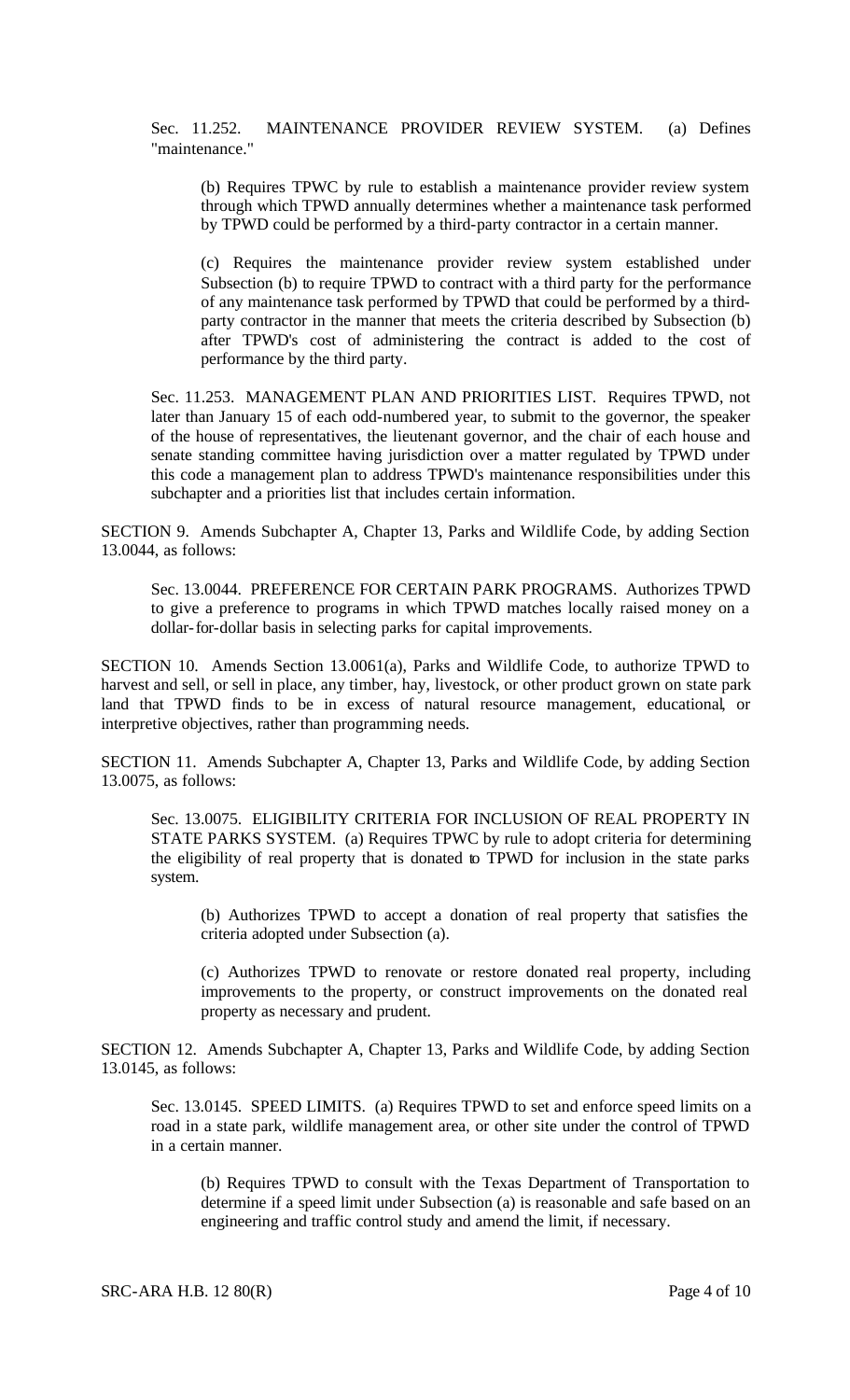SECTION 13. Amends Section 13.015, Parks and Wildlife Code, by amending Subsection (b) and adding Subsections (a-1), (b-1), (b-2), and (b-3), as follows:

> (a-1) Authorizes TPWD to promote visits and enhance revenue at parks, including amounts necessary for salaries, advertising, consumable supplies and materials, promotional products, fees, and related expenses.

> (b) Authorizes TPWD to establish and operate staff concessions, including salaries, consumable supplies and materials, operating expenses, rental and other equipment, and other capital outlays.

> (b-1) Authorizes TPWD to purchase products, including food items, for resale or rental at a profit.

> (b-2) Requires TPWD to operate any resale concession program using standard business practice models to generate revenue and provide quality customer service while adhering to conservation principles.

> (b-3) Authorizes TPWD to recruit and select private service providers to enter into leased concession contracts with TPWD to provide necessary and appropriate visitor services.

SECTION 14. Amends Section 13.016, Parks and Wildlife Code, as follows:

Sec. 13.016. New heading: INMATE LABOR. (a) Authorizes TPWD to use the labor of an inmate confined in a state, county, or local correctional facility, rather than using the labor of trusty state convicts, on or in connection with state parks, wildlife management areas, or other property under the control or jurisdiction of TPWD.

(b) Provides that inmates, rather than convicts, working in connection with lands under the control or jurisdiction of TPWD remain under the control of the Texas Department of Criminal Justice (TDCJ) or county or local correctional facility, as appropriate, and are considered as serving their terms in TDCJ or other correctional facility, rather than in the penitentiary.

(c) Authorizes TPWD to purchase equipment, meals, supplies, and materials for an inmate working at a TWPD site as necessary to facilitate the use of the labor described by this section.

(d) Prohibits TPWD from using the labor of an inmate convicted of an offense listed in Article 62.001(5) (reportable conviction or adjudication), Code of Criminal Procedure.

(e) Prohibits TPWD from using the labor of an inmate convicted of any violent offense.

SECTION 15. Amends Section 13.019, Parks and Wildlife Code, as follows:

Sec. 13.019. New heading: FACILITY RESERVATION SYSTEM AND FEE. (a) Creates this subsection from existing text.

(b) Requires TPWD to make certain evaluations and modifications to the system annually.

SECTION 16. Amends Subchapter A, Chapter 13, Parks and Wildlife Code, by adding Section 13.0191, as follows:

Sec. 13.0191. FACILITY AND LODGING FEES. Authorizes a fee charged by TPWD under this subchapter (General Powers and Duties) for the use of a facility or lodging at a state park to vary on a seasonal basis and to be set in an amount to recover the direct and indirect costs of providing the facility or lodging and provide a reasonable rate of return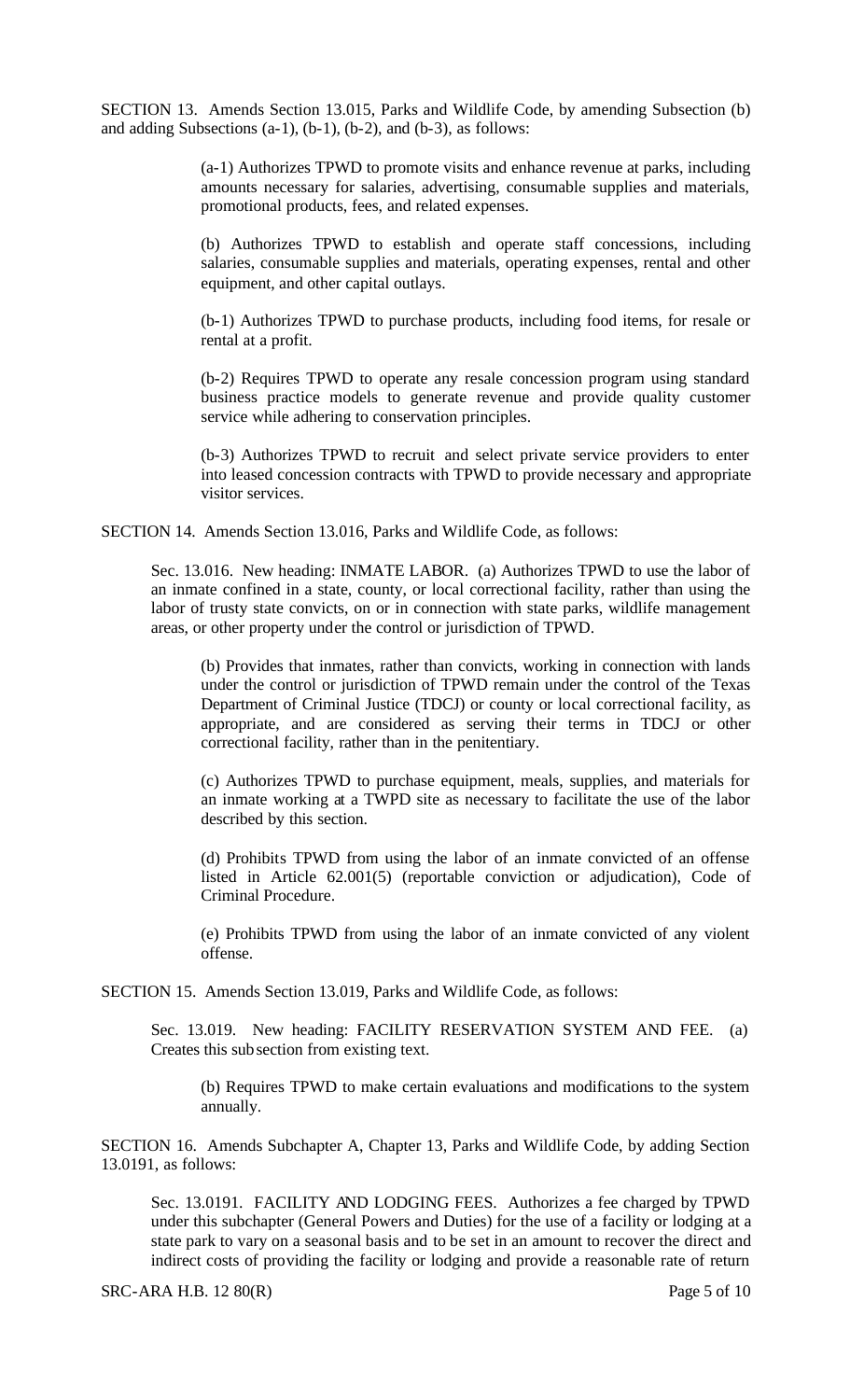to TPWD. Provides that items to be considered in setting a fee include the cost required to provide, maintain, and improve amenities available at the site and seasonal variables such as the cost of staffing to meet demand and costs of heating or air conditioning.

SECTION 17. Amends and designates Sections 24.001 through 24.013 as Subchapter A, Chapter 24, Parks and Wildlife Code, to read as follows:

#### SUBCHAPTER A. LOCAL PARKS FOR SMALLER COUNTIES AND MUNICIPALITIES AND OTHER POLITICAL SUBDIVISIONS

SECTION 18. Amends Section 24.001, Parks and Wildlife Code, as follows:

Sec. 24.001. DEFINITIONS. Provides that the words defined in this section apply to the subchapter, rather than the chapter. Redefines "political subdivision."

SECTION 19. Amends Section 24.002, Parks and Wildlife Code, to authorize money in the account to be used only as provided by this subchapter for certain grants.

SECTION 20. Amends Section 24.003, Parks and Wildlife Code, as follows:

Sec. 24.003. New heading: ACCOUNT REVENUE SOURCE; REVENUE DEDICATION. Requires TPWD to deposit to the credit of the Texas recreation and parks account an amount of money equal to 15 percent of the credits made, rather than \$1,125,000 per month and 40 percent of the amount above \$27 million per year of credits made, to TPWD under Section 151.801, Tax Code.

SECTION 21. Amends Section 24.005(e), Parks and Wildlife Code, to make a conforming change.

SECTION 22. Amends Section 24.008(a), Parks and Wildlife Code, to make conforming changes.

SECTION 23. Amends Section 24.009, Parks and Wildlife Code, to make conforming changes.

SECTION 24. Amends Section 24.011, Parks and Wildlife Code, as follows:

Sec. 24.011. New heading: NONCOMPLIANCE WITH SUBCHAPTER. Makes conforming changes.

SECTION 25. Amends Section 24.013, Parks and Wildlife Code, to make a conforming change.

SECTION 26. Amends Chapter 24, Parks and Wildlife Code, by adding Subchapter B, as follows:

SUBCHAPTER B. PARKS FOR LARGE COUNTIES AND MUNICIPALITIES

Sec. 24.051. DEFINITIONS. Defines "account," "cultural resource site or area," "federal rehabilitation and recovery grants," "large county or municipality," "natural area," "nonprofit corporation," "open space area," "park," "parks, recreational, and open space area plan," "political subdivision," and "underserved population."

Sec. 24.052. LARGE COUNTY AND MUNICIPALITY RECREATION AND PARKS ACCOUNT. Provides that the large county and municipality recreation and parks account is a separate account in the general revenue fund. Authorizes money in the account to be used only as provided by this subchapter.

Sec. 24.053. ACCOUNT REVENUE SOURCE; DEDICATION. Requires TPWD to deposit to the credit of the large county and municipality recreation and parks account certain amounts of money.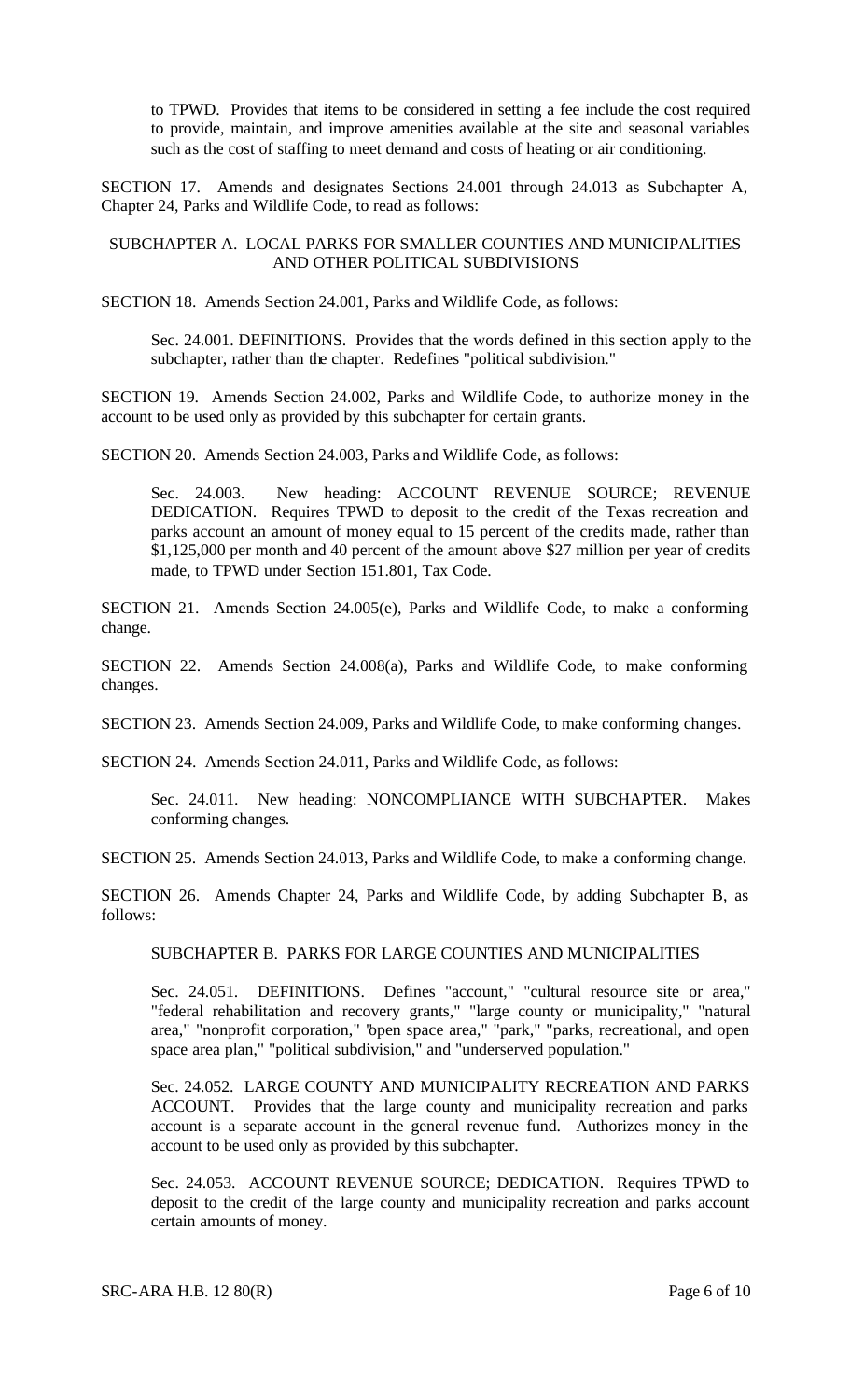Sec. 24.054. ASSISTANCE GRANTS. (a) Authorizes TPWD to make grants of money from the account to a large county or municipality for use by the county or municipality as all or part of the county's or municipality's required share of funds for eligibility for receiving a federal rehabilitation and recovery grant.

(b) Requires the county or municipality seeking a federal grant to apply to TPWD for the grant and present evidence that the county or municipality qualifies for the federal grant.

(c) Provides that a grant under this section is conditioned on the county or municipality qualifying for and receiving the federal grant.

Sec. 24.055. DIRECT STATE MATCHING GRANTS. (a) Requires TPWD to make grants of money from the account to a large county or municipality to provide one-half of the costs of the planning, acquisition, or development of a park, recreational area, or open space area to be owned and operated by the county or municipality.

(b) Requires TPWD to adopt rules and regulations for grant assistance in establishing the program of grants under this section.

(c) Authorizes money granted to a county or municipality under this section to be used for the operation and maintenance of parks, recreational areas, cultural resource sites or areas, and open space areas only under certain circumstances.

(d) Requires TPWD to make grants of money from the account to a large county or municipality or to a nonprofit corporation for use in a large county or municipality for recreation, conservation, or education programs for underserved populations to encourage and implement increased access to and use of parks, recreational areas, cultural resource sites or areas, and open space areas by underserved populations.

(e) Authorizes TPWD to provide from the account for direct administrative costs of the programs described by this subchapter.

Sec. 24.056. FUNDS FOR GRANTS TO LARGE COUNTIES AND MUNICIPALITIES. Requires an amount mt less than 15 percent to be made available grants to large counties and municipalities for up to 50 percent of the cost of acquisition or development of indoor public recreation facilities for indoor recreation programs, sports activities, nature programs, or exhibits, when revenue to the large county and municipality recreation and parks account exceeds \$14 million per year.

Sec. 24.057. ACCOUNT USE TO BE CONSISTENT WITH PLANS. Provides that no grant may be made under Section 24.055 nor may account money be used under Section 24.056 unless certain conditions are met.

Sec. 24.058. ACQUISITION OF PROPERTY. (a) Provides that no property may be acquired with grant money made under this subchapter or by TPWD under this subchapter if the purchase price exceeds the fair market value of the property as determined by one independent appraiser.

(b) Authorizes property to be acquired with provision for a life tenancy if that provision facilitates the orderly and expedient acquisition of the property.

(c) Provides that if land or water designated for park, recreational, cultural resource, or open space use is included in the local and regional park, recreational, cultural resource, and open space plans for two or more large counties or municipalities, the two or more large counties or municipalities may cooperate under state law to secure assistance from the account to acquire or develop the property. Authorizes TPWD, in those cases, to modify the standards for individual applicants but requires TPWD to be assured that a cooperative management plan for the land or water can be developed and effectuated and that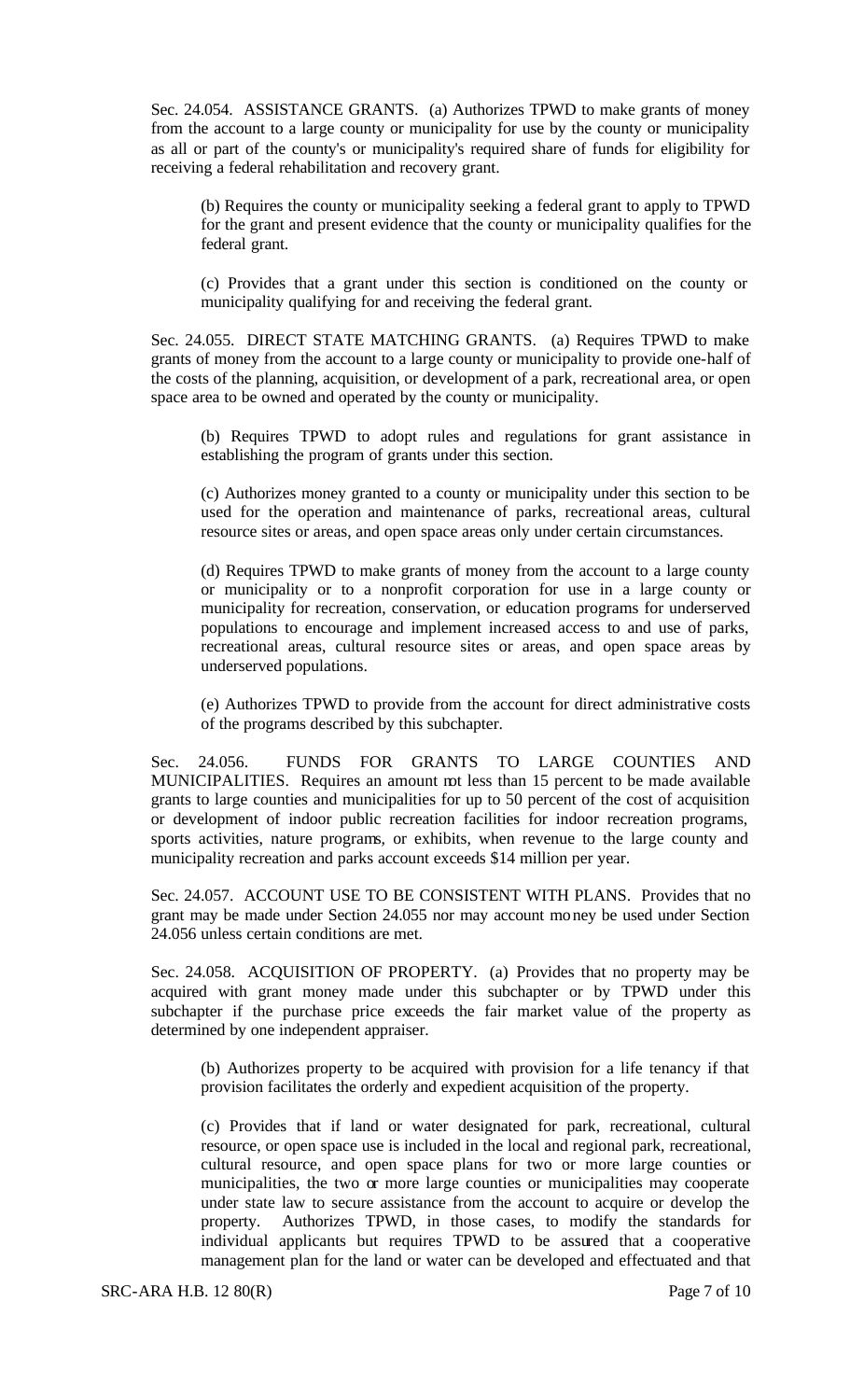one of the counties or municipalities possesses the necessary qualifications to perform contractual responsibilities for purposes of the grant.

(d) Requires all land or water purchased with assistance from the account to be dedicated for park, recreational, cultural resource, indoor recreation center, and open space purposes in perpetuity and prohibits them from being used for any other purpose, except where the use is compatible with park, recreational, cultural resource, and open space objectives, and the use is approved in advance by TPWD.

Sec. 24.059. PAYMENTS, RECORDS, AND ACCOUNTING. (a) Requires the comptroller of public accounts (comptroller), on the approval of a grant under this subchapter and on the written request by the executive director of TPWD (director), to issue a warrant drawn against the large county and municipality recreation and parks account and payable to the county, municipality, or nonprofit corporation in the amount specified by the director.

(b) Requires each recipient of assistance under this subchapter to keep certain records that facilitate effective audit as required by TPWD. Authorizes the director and the comptroller, or their authorized representatives, to examine a book, document, paper, and record of the recipient that are pertinent to assistance received under this subchapter.

(c) Requires the recipient of funds under this subchapter, on each anniversary date of the grant for five years after the grant is made, to furnish to TPWD a comprehensive report detailing the present and anticipated used of the property, any contiguous additions to the property, and any major changes in the character of the property, including the extent of park development that may have taken place.

Sec. 24.060. NONCOMPLIANCE WITH SUBCHAPTER. Requires the attorney general to file suit in a court of competent jurisdiction against a county, municipality, or nonprofit corporation that fails to comply with the requirements of this subchapter to recover the full amount of the grant plus interest on that amount of five percent a year accruing from the time of noncompliance or for injunctive relief to require compliance with this subchapter. Provides that if the court finds that the county, municipality, or nonprofit corporation has not complied with the requirements of this subchapter, it is not eligible for further participation in the program for three years following the finding for noncompliance.

Sec. 24.061. ACCOUNT NOT TO BE USED FOR PUBLICITY. Provides that no money credited to the account may be used for publicity or related purposes.

Sec. 24.062. AUTHORITY OF LARGE COUNTY OR MUNICIPALITY TO HAVE PARKS. Provides that this subchapter does not authorize a large county or municipality to acquire, develop, maintain, or operate a park, recreational area, open space area, or natural area.

SECTION 27. Amends Section 151.801(c), Tax Code, as follows:

(c) Requires the proceeds from the collection of the taxes imposed by this chapter on the sale, storage, or use of sporting goods to be deposited in an amount equal to 94 percent of the proceeds to be credited to TPWD and deposited as specified in the Parks and Wildlife Code and an amount equal to six percent of the proceeds to be credited to THC and deposited as specified in Section 442.073, Government Code. Deletes existing text requiring the proceeds to be deposited in certain amounts within certain timeframes. Deletes existing text prohibiting the comptroller from crediting in excess of \$32 million in sporting goods tax revenue annually to TPWD.

SECTION 28. Requires TPWD to comply with the recommendations contained in the State Auditor's Office *An Audit Report on Financial Processes at the Parks and Wildlife Department*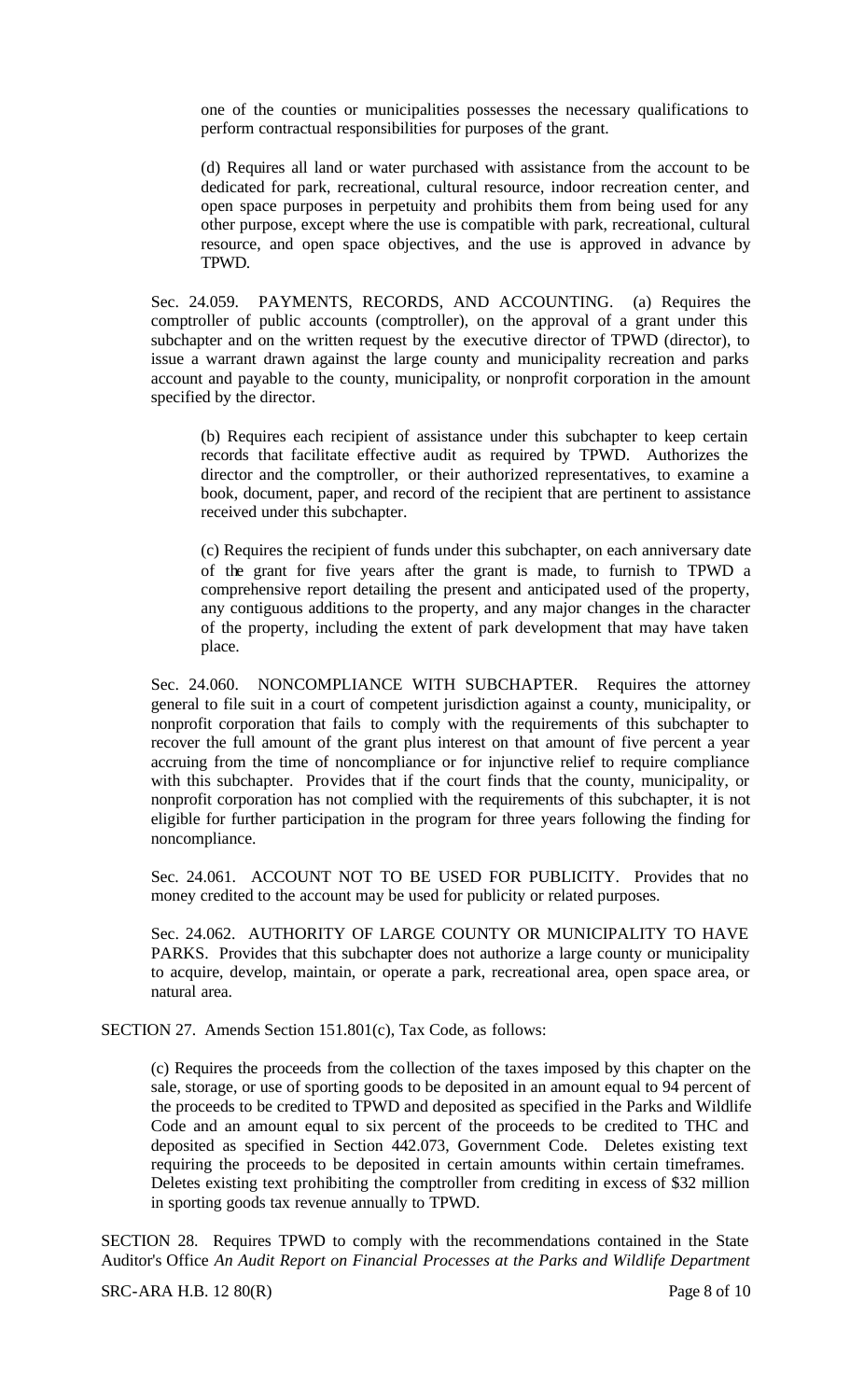*Report No. 07-021* in accordance with the dates specified in TPWD's management response included as Appendix 6 to the report and contingent on receiving an appropriation sufficient to fund the implementation of the recommendations.

SECTION 29. (a) Defines "historic site."

(b) Provides that, on or after January 1, 2008, as provided by this section, each historic site and certain obligations, liabilities, funds, equipment, property, files, and records are transferred to THC.

(c) Provides that a rule adopted by TPWC that is in effect immediately before January 1, 2008, and that relates to a historic site is, on January 1, 2008, a rule of THC and remains in effect until amended or repealed by THC. Provides that a rule that applies to both a transferred site and park that is not transferred is a rule of both commissions and applies to the transferred site until amended or repealed by THC.

(d) Provides that a transfer under this Act does not diminish or impair the rights of a holder of an outstanding bond or other obligation issued by TPWD in relation to the support of a historic site.

(e) Provides that, on January 1, 2008, a reference in the Parks and Wildlife Code or other law to a power, duty, obligation, or liability of TPWD or TPWC that relates to a historic site is a reference to THC. Provides that THC is the successor agency to TPWD and TWPC for the site.

(f) Requires THC to prepare a base operating plan for each historic site before the transfer of any site or associated artifact or archival materials from TPWD to THC. Requires the base operating plan for each site to be completed on or before January 1, 2008. Requires the base operating plan for each site to include a mission statement and certain plans.

(g) Requires an interim study committee to review the base operating plan described by Subsection (f) of this section. Requires the members of the interim study committee to be a subcommittee of the House Committee on Culture, Recreation, and Tourism appointed not later than September 1, 2007, by the chair of that house committee. Requires the interim committee to obtain feedback and information from professionals familiar with the work of TPWD, THC, the National Park Service, the Council of Texas Archeologists, professional archivists, park managers, and the tourism industry. Requires the interim study committee to report to the House Committee on Culture, Recreation, and Tourism on the results of the study conducted under this subsection not later than September 1, 2008.

(h) Requires TPWD to continue to operate and maintain the site under applicable law as it existed on January 1, 2007, until a historic site is transferred to THC in accordance with this Act.

(i) Requires TPWD and THC to keep the House Committee on Culture, Recreation, and Tourism informed of the progress of the transfer of each historic site under this Act.

(j) Provides that an employee of TPWD whose job responsibilities are more than 50 percent related to a historic site transferred to THC under this Act becomes an employee of THC on the date of the transfer of that site. Prohibits an employee whose job is transferred from being dismissed after the transfer except for cause before the first anniversary of the date of the transfer.

SECTION 30. (a) Requires TPWD to accept the gift of a 16-acre tract of land currently owned by Zavala County that is located adjacent to the Nueces River and United States Highway 83 intersection north of La Pryor, Texas.

(b) Requires TPWD to develop the land as a state park or fund the development of a park on that property.